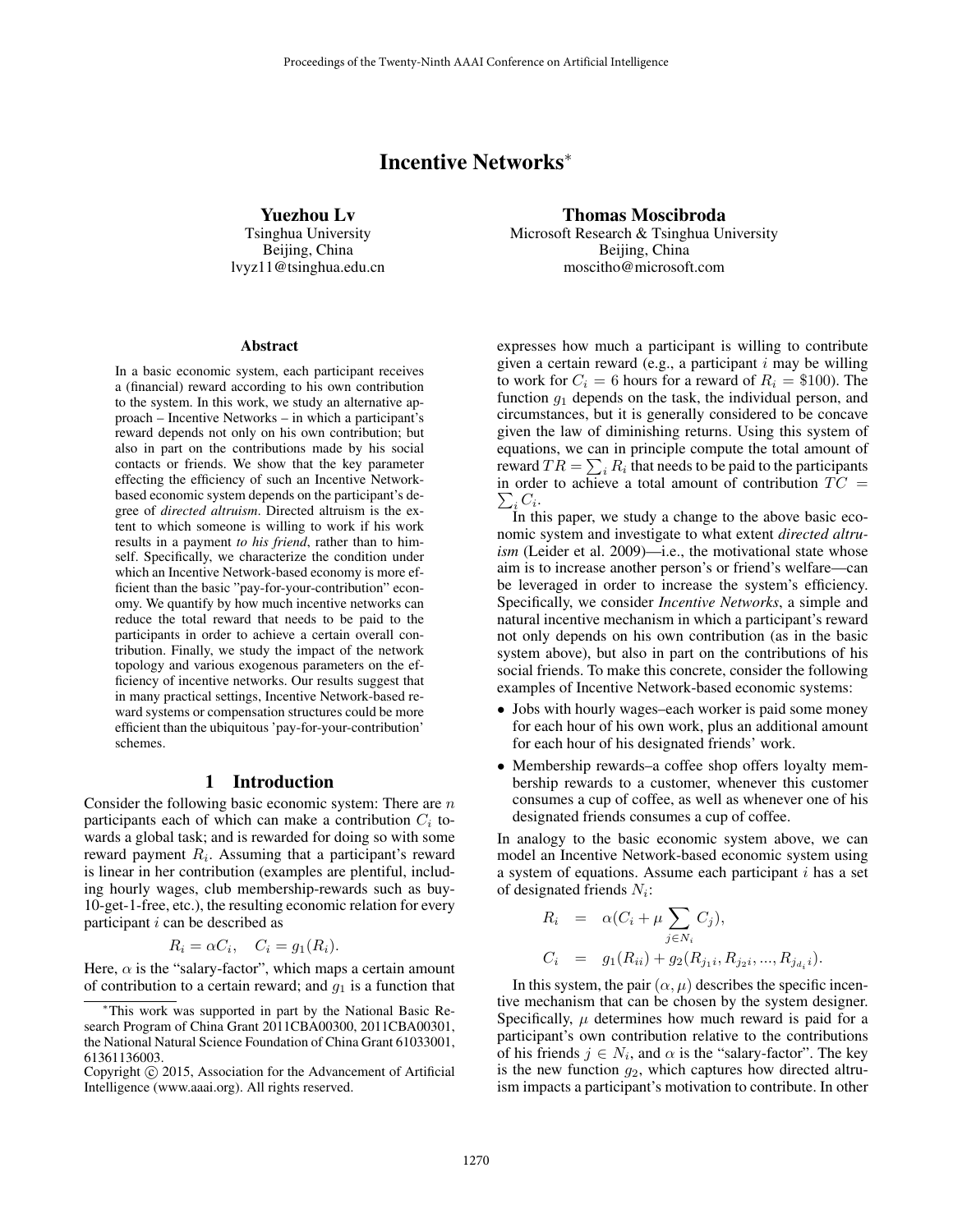words, g<sup>2</sup> captures the extent to which *a participant* i *is willing to contribute, if he knows that because of his contribu-* $\mathit{tion} \ C_i$ , his friend  $j \in N_i$  is going to be rewarded an amount *of*  $R_{ji}$ . Clearly,  $g_2$  depends on the task, the participant i, as well as his relationship to his friend  $j \in N_i$ . In general, we can assume that  $g_2$  is positive if either i and  $j \in N_i$  are genuine friends or relatives, or there exists some relationship of dependence between them (e.g, in a teacher-student or manager-employee relationship). Also, reciprocal peer pressure can increase  $g_2$  as well.<sup>1</sup>

The key question we study is: *Under what conditions is the economic system based on Incentive Networks more efficient than the basic economic system based on self-reward?* In this paper, we precisely characterize this condition (Section 3). As it turns out, the condition is robust to a wide range of specific model assumptions, and only requires minimal assumptions regarding the functions  $g_1$  and  $g_2$ . We also show that for many natural tasks and directed altruism functions  $g_2$ , the condition is always satisfied. This suggests that Incentive Networks could have significant practical applications in many scenarios.

We then study the impact of various system parameters on the performance of Incentive Networks and the *optimal Incentive Network mechanism*. Specifically, we analyze the impact of the social network topology (Section 4) and the directed altruism function and model (Section 5). Doing so reveals interesting insights. For example, we show that there are cases in which by simply adding a new participant to the system, the Incentive Network's performance degrades (even after choosing the optimal mechanism parameters for the new network). On the other hand, we prove that in regular networks in which all participants have the same number of friends, adding new participants always increases the Incentive Networks' efficiency. Finally, we briefly consider an alternative Incentive Network mechanism that does not rely on a simple linear contribution-to-reward relationship (Section 6).

## 1.1 Related Work

Questions related to social impact and networked incentive mechanisms have been studied in great detail in recent years (e.g., (Kleinberg and Raghavan 2005)). More recently, the famous DARPA Red Balloon challenge (Pickard et al. 2011) has triggered much work on incentives for crowdsourcing, and related systems such as multi-level marketing (Emek et al. 2011) (Drucker and Fleischer 2012), task solving systems such as Mechanical Turk or Gigwalk, or financial systems such as BitCoin (Babaioff et al. 2012). Also related is the work on Incentive Trees and Lottery Trees (Douceur and Moscibroda 2007) (Lv and Moscibroda 2013). In this line of work, as well as in (Emek et al. 2011) (Drucker and Fleischer 2012), the authors seek to devise tree-based incentive mechanisms that have desirable properties, such as robustness to multi-identity attacks or other strategic behaviors. Incentive mechanisms have also been studied in the context of various computer networks, such as peer-to-peer networks (Lai et al. 2003) (Feldman et al. 2004) (Sun and Garcia-Molina 2004), wireless/sensor network (Yang et al. 2012) (Rai et al. 2012) (Wang et al. 2012) or data mining (Domingos and Richardson 2001). Unlike these works, we are not primarily concerned about devising a new incentive mechanism in this paper. Indeed, the Incentive Network mechanism studied in our work is exceedingly simple. Instead, we seek to understand the conditions under which such Incentive Networks can yield a benefit relative to a baseline system that does not rely on such incentives.

Understanding the impact of altruism is an important topic in many research areas beyond computer science, such as economics (Fehr and Fischbacher 2003) (Stevens and Hauser 2004), psychology (Batson 2014) and biology (Trivers 1971) (Axelrod and Hamilton 1981). With regard to our work, the experiments designed by Leider et al. (Leider et al. 2009) are important. They show that directed altruism strongly impacts people's behavior in an allocation game. Such experiments serve as a foundation for our work: They show that in many cases, the directed altruism function  $q_2$  is positive and large. The contribution functions of our Incentive Network model (Section 2) are derived from the model given in (Povey 2014) by Povey. The author gives a normative analysis of altruism based on the fact that if people care about each other's utility, each individual's utility depends on a weighted sum of their felicity and the felicity of the others. For further background, related work can be found in (Charness and Rabin 2002) by Charness and Rabin.

Finally, research on network games (Galeotti et al. 2010) and graphical games (Kearns, Littman, and Singh 2001) are also related to our work. In some cases, the underlying models are similar. E.g., the public goods game in (Bramoulle´ and Kranton 2007) introduces both altruism and network structure. However, the problems studied are substantially different. Public good games are used to investigate whether humans indeed play dominant or equilibrium strategies, and to investigate the effect of altruism on the utility functions. In contrast, we focus on a given, natural mechanism and show how the relation between human factors and topology impacts the efficiency of this system.

# 2 Incentive Networks: Model & Notation

We discussed the key concepts of Incentive Networks in the introduction. Here, we give formal definitions.

There are  $n$  participants in network  $G$ . For each participant i, let  $N_i = \{j_1, j_2, ..., j_{d_i}\}\$ be the set of i's friends (one-hop neighbors in the network), and  $d_i = |N_i|$  is the number of i's friends, i.e., its *degree*.  $C_i$  and  $R_i$  denote a participant i's contribution and reward, respectively. For each participant i, there is a *reward function* and a *contribution function*.

Reward Function & Incentive Mechanism: The reward function is the actual incentive mechanism chosen by the system designer. A participant's reward  $R_i$  consists of two parts,  $R_{ii}$  and  $\sum_{j \in N_i} R_{ij}$ , where  $R_{ij}$  denotes *i*'s reward

<sup>&</sup>lt;sup>1</sup>Notice that if i and j genuinely dislike each other or i's relationship to  $j$  is guided by jealousy,  $g_2$  could also be negative. However, in practical applications of Incentive Networks, such scenarios are unlikely if we let each participant choose his own friends in the network.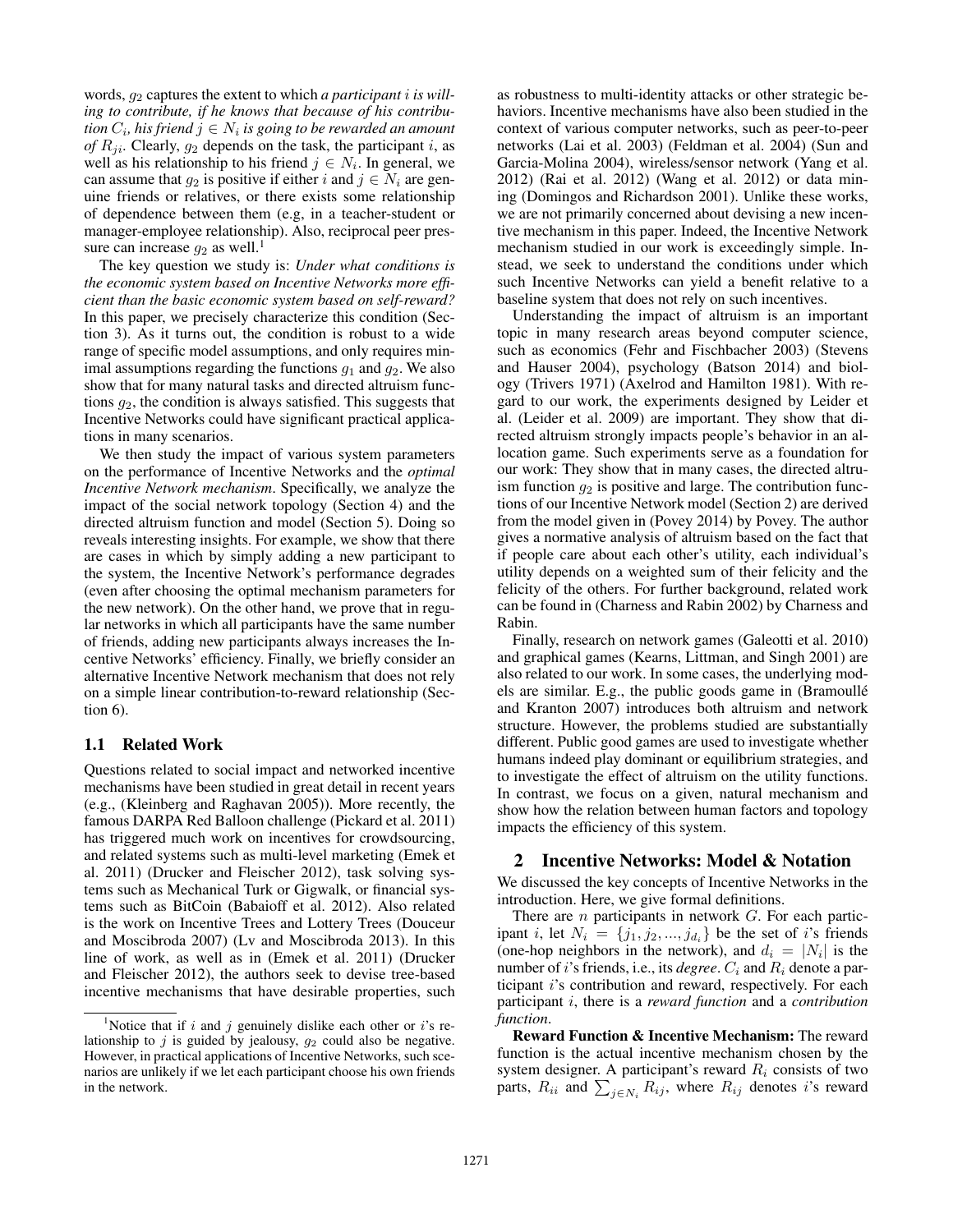coming from participant j's contribution. We call  $R_{ii}$  the *direct reward* and  $\sum_{j \in N_i} R_{ij}$  the *indirect reward*. The most natural incentive mechanism uses a linear relationship between contributions and reward:  $R_{ii} = \alpha C_i$  and  $R_{ij}$  $\alpha \mu C_i$ . Here,  $\alpha$  and  $\mu$  are non-negative parameters that define the specific incentive mechanism. Thus,

$$
R_i = R_{ii} + \sum_{j \in N_i} R_{ij} = \alpha (C_i + \mu \sum_{j \in N_i} C_j).
$$
 (2.1)

Contribution Function & Directed Altruism: In an economic system that is Incentive Network-based, a participant i's willingness to contribute (i.e., his motivation to work) depends not only on his direct reward  $R_{ii}$ , but also on how much his work will contribute to the reward of his friends,  $R_{ji}, j \in N_i$ :

$$
C_i = g_1(R_{ii}) + g_2(R_{j_1i}, R_{j_2i}, ..., R_{j_{d_i}i}).
$$
 (2.2)

We call the function  $g_1(R_{ii})$  the *direct contribution* function, and  $g_2(R_{j_1i}, R_{j_2i},..., R_{j_{d_i}i})$  the *(directed) altruistic contribution* function. We assume both functions to be continuous and differentiable.

 $g_1(x)$  measures how much a participant is willing to contribute due to the direct reward arising from his own contribution. As the marginal incentive of any additional reward decreases, we follow standard literature and assume  $g_1(x)$  to be positive and strictly concave. Formally, for any  $x \geq 0$ , we assume that i)  $g_1(0) = 0$ , ii)  $g_1(x) \ge 0$ , iii)  $g'_1(x) > 0$ , and iv)  $g''_1(x) < 0$ . All conditions are natural given the nature of g1.

 $g_2(\cdot)$  measures a participant i's contribution incentive due to the indirect reward, i.e., his extra motivation to contribution given that his work will result in a reward for his friends. Describing the exact shape of  $g_2(\cdot)$  is obviously difficult as it encompasses the entire range of human emotions and interactions. For simplicity, we assume in this paper that participants are homogenous, i.e., they have identical  $g_2$  functions. Furthermore, we assume  $g_2(\cdot)$  to be *symmetric* and *positive*<sup>2</sup>, where for any non-negative  $x_1, x_2, ..., x_n$ , any  $s, t \in$  $\{1, 2, ..., n\}$ , it holds that  $g_2(x_1, ..., x_n) = g_2(y_1, ..., y_n)$ where  $y_s = x_t$ ,  $y_t = x_s$  and  $y_i = x_i$  for  $i \notin \{s, t\}$ .

We study two concrete forms of  $g_2(\cdot)$  differing in their *additivity*. In the first form, we assume that rewards are added within  $g_2(\cdot)$ , i.e., for any non-negative  $x_1, ..., x_n$ , it holds  $g_2(x_1, ..., x_n) = g_2(x_1 + ... + x_n)$ . In the second form, we assume that the contribution incentive from the reward to different friends are additive, i.e., for any non-negative  $x_1, ..., x_n$ , it holds  $g_2(x_1, ..., x_n) = g_2(x_1) + ... + g_2(x_n)$ . That is, we study the two forms

$$
C_i = g_1(R_{ii}) + g_2(\sum_{j \in N_i} R_{ji})
$$
 (2.3)  

$$
C_i = g_1(R_{ii}) + \sum_{j \in N_i} g_2(R_{ji}).
$$
 (2.4)

The altruistic contribution in (2.3) is based on the total amount of indirect reward. It assumes that participants consider indirect rewards for different friends as a whole. On the other hand, the altruistic contribution in (2.4) distinguishes the indirect reward for different friends. The incentive derived from rewarding different friends has the same impact no matter how many friends the participant already has.

Finally, while we mostly assume  $g_1(x)$  and  $g_2(x)$  in their general form throughout the paper, there are cases where we calculate using specific functions. In these cases, we choose simple polynomial functions  $g_1(x) = \rho x^t$  and  $g_2(x) =$  $\rho \lambda x^t$  ( $\lambda, t \in (0, 1)$ ). Here,  $\rho, \lambda$  and t are exogenous parameters that characterize the instance.

Incentive Networks: To evaluate the economic efficiency of incentive networks, we fix the *total contribution*  $TC_0 =$  $\sum_i C_i$  in the system, and seek to determine the *total reward*  $TR = \sum_{i} R_i$  that is necessary to achieve the total contribution  $TC_0$ . We define  $(2.1)$  together with  $(2.3)$  as a *reward additivity-incentive network* (RA-IN) and (2.1) together with (2.4) as *contribution additivity-incentive network* (CA-IN):

$$
\begin{array}{rcl}\n\mathbf{RA}\text{-IN: } C_i & = & g_1(\alpha C_i) + g_2(\sum_{j \in N_i} R_{ji}), \\
R_i & = & \alpha(C_i + \mu \sum_{j \in N_i} C_j), \sum_{i \in G} C_i = TC_0, \\
\mathbf{CA}\text{-IN: } C_i & = & g_1(\alpha C_i) + \sum_{j \in N_i} g_2(R_{ji}), \\
R_i & = & \alpha(C_i + \mu \sum_{j \in N_i} C_j), \sum_{i \in G} C_i = TC_0.\n\end{array}
$$

In both models, the total reward  $TR$  that is paid to the participants can be expressed as

$$
TR = \sum_{i \in G} R_i = \sum_{i \in G} \alpha (C_i + \mu \sum_{j \in N_i} C_j)
$$
  
= 
$$
\alpha TC_0 + \alpha \mu \sum_{i \in G} d_i C_i.
$$

Putting everything together, we can see: An incentive network mechanism is defined through its parameters  $\alpha$  and  $\sum_i R_i$  that needs to be paid in order to achieve  $TC_0$ . We de- $\mu$ , and its efficiency is reflected in the total reward  $TR =$ fine  $\alpha^*$  and  $\mu^*$  as the optimal incentive network mechanism; and  $TR^*$  as the corresponding optimal total reward. Notice that once the mechanism designer chooses  $\mu$ ,  $\alpha$  is fully determined by the constraint  $\sum_i C_i = TC_0$ .<br>**Basic Economic System:** Notice that by setting  $\mu = 0$ ,

the incentive network system reduces to the baseline economic system described in the introduction in which no incentive network is used and participants are rewarded purely based on their own contribution. In this basic no-incentive network system (N-IN), we denote  $\alpha = \tilde{\alpha}$  as the suitable parameter to achieve  $TC_0$ . As every participant contributes  $\frac{TC_0}{n}$  in N-IN,  $R_0 = \tilde{\alpha} \frac{TC_0}{n}$  and  $TR_0 = \tilde{\alpha} TC_0$  denote the average and total reward, respectively. Using this notation, the *basic economic model* is

**N-IN:** 
$$
R_i = R_0
$$
,  $\sum_{i \in G} C_i = TC_0$ ,  $C_i = g_1(R_0) = \frac{TC_0}{n}$ .

<sup>&</sup>lt;sup>2</sup>As mentioned,  $q_2(\cdot)$  can be negative in some scenarios due to envy or jealousy. However, in the typical application scenarios we envision for Incentive Networks,  $g_2(\cdot)$  should be positive.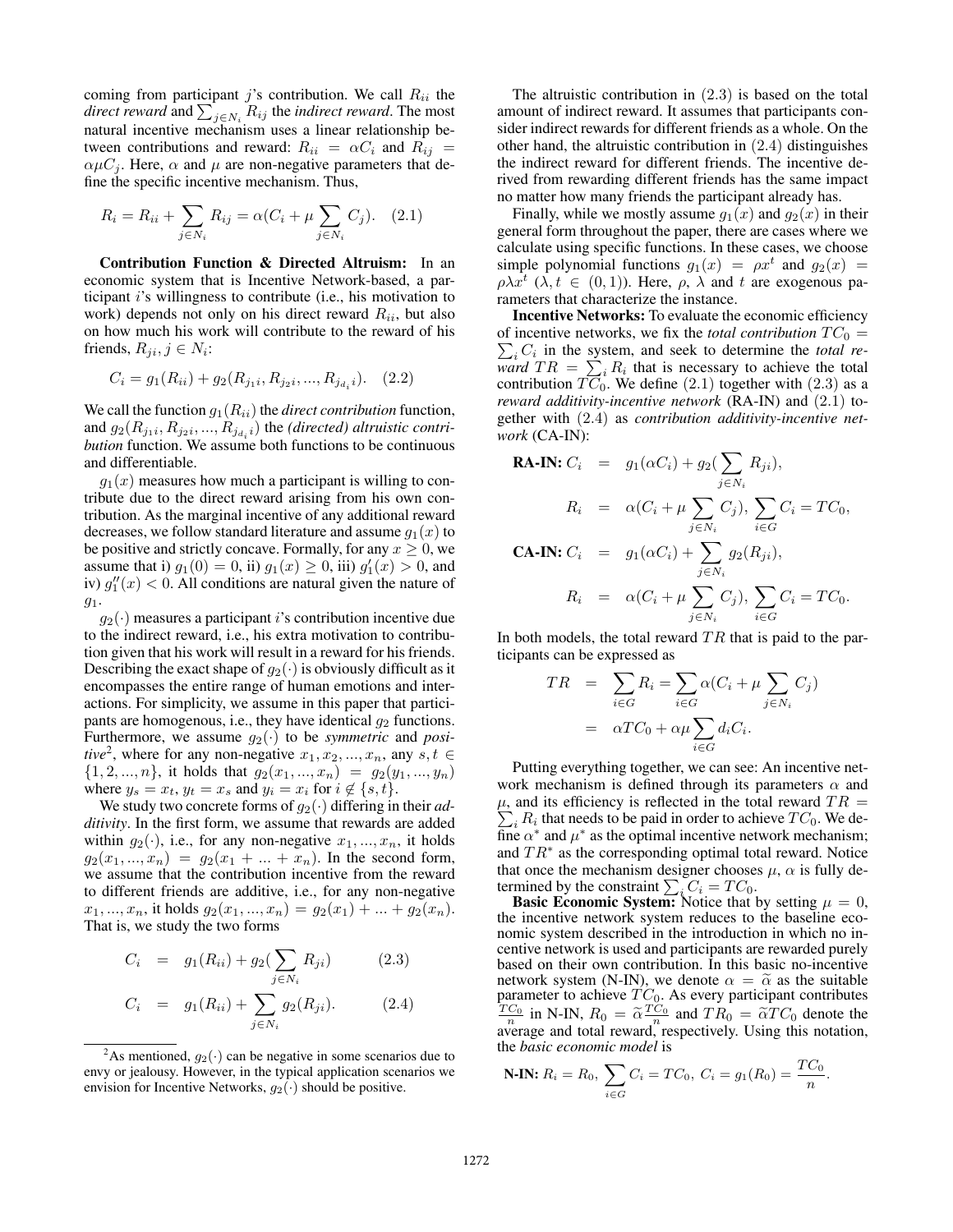Incentive Network Saving Rate: For an incentive network with mechanism parameter  $\mu$ , we define  $\beta(\mu) = 1$  –  $\frac{TR}{TR_0}$  as the *saving rate* for this mechanism.  $\beta(\mu)$  measures how much of the total reward can be saved by using an incentive network, compared to the basic economic system. For the optimal mechanism  $\mu^*$ , we call  $\beta^* = 1 - \frac{T R^*}{T R_0}$  the *optimal saving rate*. The higher  $\beta^*$ , the more beneficial it is to use an incentive network. If  $\beta^* = 0$ , then there is no incentive network mechanism that can outperform the basic economic system, i.e., the best solution is to give no rewards to friend's contributions.

## 3 When to Use Incentive Networks...?

In this section, we study the necessary and sufficient conditions for Incentive Networks to be more efficient than the basic economic system. The key result is that in both RA-IN and CA-IN, the optimal saving rate is positive if the condition  $\Phi: g'_1(R_0) < g'_2(0)$  is satisfied.

The condition has important implications. First, observe that  $g_1(R_0)$  and  $g_2(0)$  are the direct and altruistic contributions in the case where an incentive network is used. Therefore,  $g_1'(R_0)$  indicates the marginal increase of contribution incentive for the  $R_0+1$ st dollar of reward in a network without incentive network, where  $R_0$  is the average income in such a network. In the same way, the right hand of  $\Phi$ , i.e.  $g'_2(0)$ , indicates the marginal increase of contribution incentive for the *altruistic contribution* at point 0. In other words,  $g'_2(0)$  is the marginal increase of motivation to work and contribute due to the first dollar of reward received by a friend because of one's own work. If this condition holds, there exists an incentive network mechanism  $\mu$  that is more efficient than the basic economic system without incentive network. Specifically, this means that if this condition holds, it is possible to achieve the same total contribution for less total reward by using an appropriate incentive network. Intuitively speaking, the result implies that, *if the first dollar that my work contributes to one of my friends' reward makes me happier/more motivated than the*  $R_0$ *th dollar that my work contributes to my own reward, then Incentive Networks are better than the basic economic system*. Formally, we can prove the following theorem.

**Theorem 3.1** In both RA-IN and CA-IN, if  $g'_1(R_0) < g'_2(0)$ , *there exists a mechanism parameter*  $\mu$ *, such that*  $\beta(\mu) > 0$ *, and thus*  $\beta^* > 0$ *.* 

The above theorem implies a sufficient condition; we now show that the condition is also necessary. However, we can prove necessity only under the extra assumption that  $g_2(x)$ is concave. Specifically, the result implies that if  $\Phi$  is not satisfied, there is no incentive network that is more efficient than the basic basic system, i.e., the optimal saving rate is 0.

**Theorem 3.2** *In both RA-IN and CA-IN, if*  $g'_1(R_0) \ge g'_2(0)$ *and*  $g_2(x)$  *is concave, then*  $\beta^* = 0$ *.* 

Thus, combining the results, it follows.

**Corollary 3.1** In both RA-IN and CA-IN, if  $g_2(x)$  is con*cave, it holds*  $g'_1(R_0) < g'_2(0) \Longleftrightarrow \beta^* > 0$ *.* 

An interesting question is, how likely is condition  $\Phi$ satisfied in practical settings. We believe that it may indeed be satisfied in many cases. First, observe that for any simple polynomial function as defined in the model section, the condition  $\Phi$  is always satisfied: In both polynomial RA-IN and CA-IN, it holds  $g'_1(R_0) < g'_2(0)$ , for any  $\lambda, t \in (0,1)$ . By setting  $g_1(x) = \rho x^t$  and  $g_2(x) = \rho \lambda x^t$ , it holds that  $g'_1(R_0) = \rho t (R_0)^{t-1}$  is finite and  $g'_2(0) =$  $\lim_{x\to 0} \rho \lambda t x^{t-1} \to +\infty$ . This implies  $g'_1(R_0) < g'_2(0)$ .

Furthermore, also notice that as the total task size (the total contribution in the system) gets larger, the condition is more likely to be satisfied. The reason is that since  $g'_2(0)$  is a constant, whether Φ can be satisfied depends on the left hand term. We find that in two networks  $G$  and  $G^+$ , with corresponding parameters  $TC_0$ , n,  $\tilde{\alpha}$  and  $TC_0^+$ ,  $n^+$ ,  $\tilde{\alpha}^+$ , if  $\frac{TC_0}{n} < \frac{TC_0^+}{n^+}$ , it holds  $g'_1(\widetilde{\alpha}' \frac{TC_0^+}{n^+}) < g'_1(\widetilde{\alpha}' \frac{TC_0^-}{n})$ . Thus, as the average contribution increases,  $g'_1(\tilde{\alpha} \frac{T C_0}{n})$  decreases, making  $\Phi$  easier to be satisfied making Φ easier to be satisfied.

It is intriguing to contemplate the implications of all this: First, there is reasonable hope that in many natural cases,  $g'_2(0)$  is sufficiently large to render incentive networks highly efficient. Moreover, even in a society in which  $g'_2(0)$  is small (i.e., people are selfish and do not care much for their friends), applying an incentive network mechanism could still yield benefits if either the task size is sufficiently large or there are few participants.

## 4 Impact of Topology & Network Size

In this section, we study to what extent the underlying network structure and the network size impact the efficiency of incentive networks. We first show that the topology itself has no impact apart from the degree distribution (Section 4.1). We then study which degree distributions are particularly beneficial for Incentive Networks (Section 4.2).

#### 4.1 Impact of Degree Distribution

The following theorem shows that the total reward required to achieve a certain total contribution depends only on the degree distribution: In any two networks with the same degree distribution, the optimal saving rates are the same. We denote  $\tilde{d} > 0$  as the degree of a regular graph in which all degrees are the same, and  $TR(\tilde{d})$  as the total reward.

Theorem 4.1 (Topology Irrelevance) *In RA-IN and CA-IN, for every fixed*  $(\alpha, \mu)$  *and any two topologies* G *and*  $G^+$ *with the same degree distribution,*  $TR_G = TR_{G^+}$ .

Hence, the degree distribution is the key factor influencing the network's efficiency. The next two theorems show an important difference between the RA-IN and CA-IN models. Assume that  $g_2(x)$  is concave. For any RA-IN network, if we multiply each node's degree by a factor  $k$ , the optimal total reward remains unchanged if we also adjust the optimal mechanism parameter  $\mu^*$  to  $\frac{1}{k}\mu^*$ . That is, the RA-IN model is *scale-free*.

Theorem 4.2 (RA-IN scale-free) *In RA-IN, suppose*  $d_1, d_2, ... d_n$  and  $d_1^+, d_2^+, ..., d_n^+$  are the degrees of nodes in *ascending order in networks* G *and* G<sup>+</sup> *both with* n *nodes.*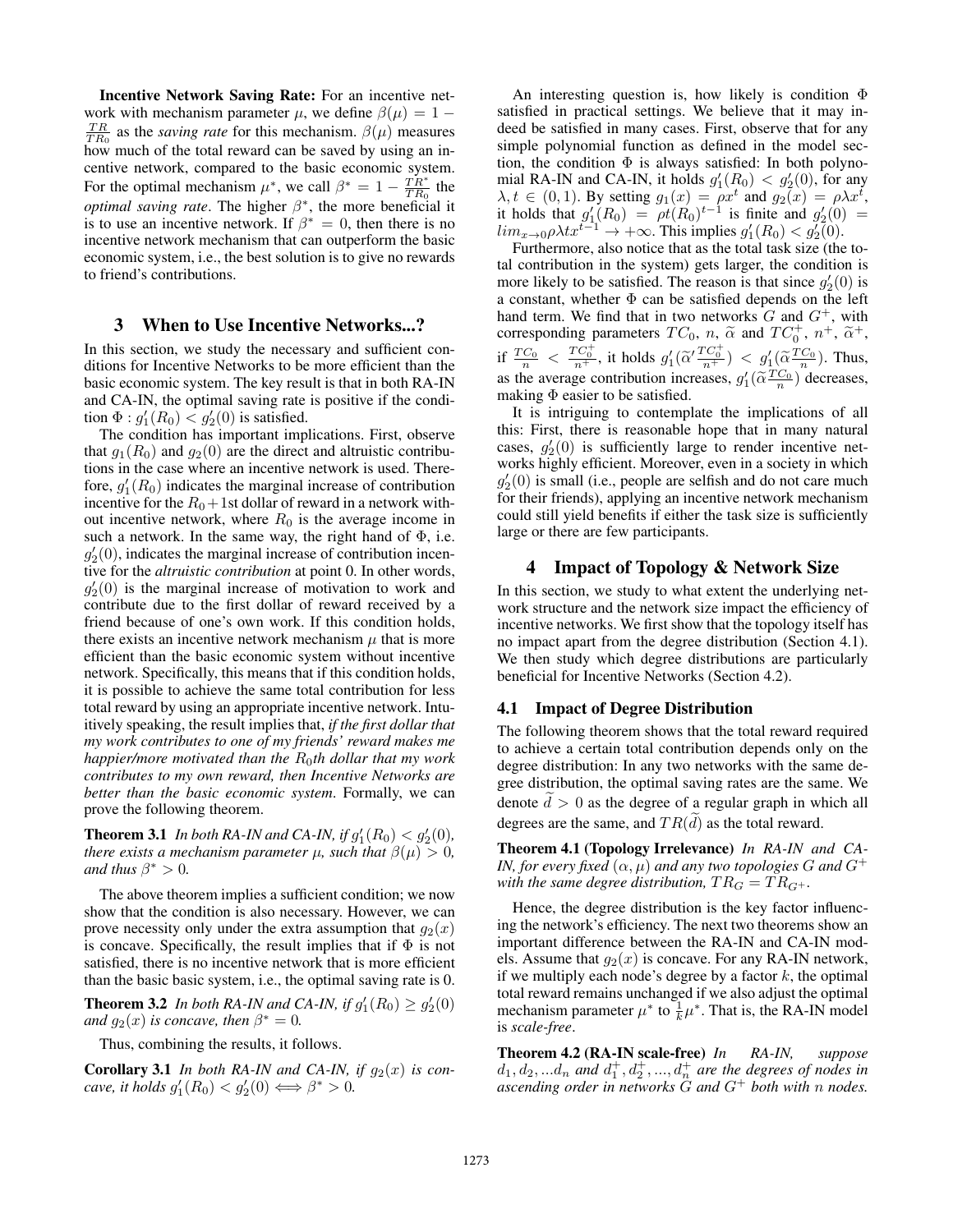*If there exists a real k such that for any*  $i \in \{1, 2, ..., n\}$ ,  $d_i^+ = k d_i$ , then  $TR_G^* = TR_{G^+}^*$ .

From Theorems 4.1 and 4.2, we get that in the RA-IN model, the optimal total reward depends on the normalized degree distribution. Interestingly, the situation is different in the CA-IN model. Intuitively, in CA-IN, since  $\overline{d}$  is not in  $g_2(x)$ , the mechanism does not directly scaled as in RA-IN. For any regular network in CA-IN, if we multiply each node's degree by  $k$ , the optimal total reward decreases; that is, larger networks are more efficient than smaller networks.

**Theorem 4.3 (CA-IN not-scale-free)** *Suppose*  $g_2(x)$  *is strictly concave. In CA-IN, for any two regular graphs* G and  $G^+$  both with n nodes, if  $\tilde{d}_G < \tilde{d}_{G^+}$ , then  $TR_G^* > TR_{G^+}^*$ .

## 4.2 Is Egalitarianism Good...?

One interesting question is whether it is better if every participant has the same or a similar number of friends, or whether a certain degree of "friend disparity" is beneficial. Considering this question, we make several observations. We begin by studying the impact of network size and degree distribution; and then return to the above question.

Impact of the Network Size and Degree: Intuitively, one might expect that adding new participants to a network should always increase the network's efficiency, i.e., reduce the total reward. In particular, this is to be expected because adding a new participant does not decrease anyone's degree, while some degree's may be increased. Interestingly, this intuition is wrong. One of the explanations we find is that v*ariance in the degree is bad* because the utility functions are convex, i.e., unevenly distributing payments is bad. We give two examples showing that adding nodes to a network or increasing degrees (=adding new friendship relations) is not always beneficial, i.e., does not always decrease the total reward. Consider the two networks in Figure 1.



Figure 1: Adding additional nodes can be worse.

G is a cycle with  $n = 8$  nodes, each node having degree 2.  $G^+$  is a wheel with 9 nodes. If we take  $\lambda = t = 0.9$  and  $TC_0 = \rho = 1$ , and do the calculation, we find that in polynomial RA-IN, the total optimal reward and optimal mechanism parameter of G are  $TR_G^* = 0.7678$  and  $\mu_G^* = 0.1743$ . On the other hand, the total optimal reward and optimal mechanism parameter of  $G^+$  are  $TR^*_{G^+}$  = 0.7728 and  $\mu_{G^+}^* = 0.0171$ . The same holds for polynomial CA-IN. From these calculations, it follows that in these two graphs:

• The addition of a new node to  $G$  increases the optimal total reward and makes the incentive network less efficient.

• The optimal incentive network mechanisms for  $G$  and  $G^+$ are substantially different ( $\mu_G^* = 0.0171$  versus  $\mu_{G^+}^* =$ 0.1743), i.e., the addition of the new node dramatically changes the structure of the optimal incentive mechanism.

Interestingly, the same counter-intuitive phenomenon can arise even if the network size remains constant. In the following example (Figure 2), the network size is fixed. If we increase the degrees, the incentive network becomes less efficient.



Figure 2: Higher degree can be worse.

In both graphs,  $n = 9$ , but  $G^+$  has higher degrees. If we take  $\lambda = t = 0.9$  and  $TC_0 = \rho = 1$ , it holds that in polynomial RA-IN (and similarly in CA-IN), the total optimal reward of G is  $TR_G^* = 0.7578$ . On the other hand, the total optimal reward of  $G^+$  is  $TR^*_{G^+} = 0.7766$ . Thus,  $TR^*_{G} < TR^*_{G^+}.$ 

Regular Graphs: Although in general graphs adding more nodes or having higher degree is not always better, the situation is different in regular graphs. In regular graphs of both RA-IN and CA-IN, the total reward is decreasing with network size *n* under the condition that  $q_2(x)$  is concave. The above comparisons between general graphs and regular graphs indicate that there is a disadvantage of having a network with relatively uneven degrees. With this in mind, we now return to the original question regarding egalitarianism.

**Optimality of Regular Graphs** In this section, we show the optimality of regular graphs. In the following lemma, we show a process in which gradually moving degrees from the highest degree node to the node with lowest degree reduces the optimal total reward.

**Lemma 4.1** *In RA-IN and CA-IN, suppose*  $g_2(x)$  *is strictly concave and increasing with* x. Suppose  $d_1 < d_2 < ... < d_n$ and  $d_1^+ \leq d_2^+ \leq ... \leq d_n^+$  are the degrees in G and  $G^+$ . *It holds that*  $d_1^+ = d_1 + 1$ ,  $d_n^+ = d_n - 1$  *and*  $d_i^+ = d_i$  $(i = 2, ..., n - 1)$ *. Then*  $TR_{G^+}^* < TR_G^*$ .

The lemma technically requires that there is only one highest-degree node and one lowest-degree node. If there are multiple highest nodes or lowest nodes, it does not apply and we therefore cannot just repeatedly apply the lemma. However, in the next theorem, we use a different proof technique to show that in both the RA-IN and CA-IN model, if the total number of all participants' friends is fixed (i.e., the sum of all degrees is constant), the total reward is less in regular graph than in any other topology.

Theorem 4.4 *In both RA-IN and CA-IN, suppose G is a regular graph and* G<sup>+</sup> *is a non-regular graph, both with* n *nodes.*  $\widetilde{d}$  *is the degree of*  $i \text{ }\in G$  *and*  $d_j^+$  *is the degree of*  $j \in G^+$ *.* If  $\sum_{j \in G^+} d_j^+ = n \widetilde{d}$ *, then*  $TR_G^* < TR_{G^+}^*$ *.*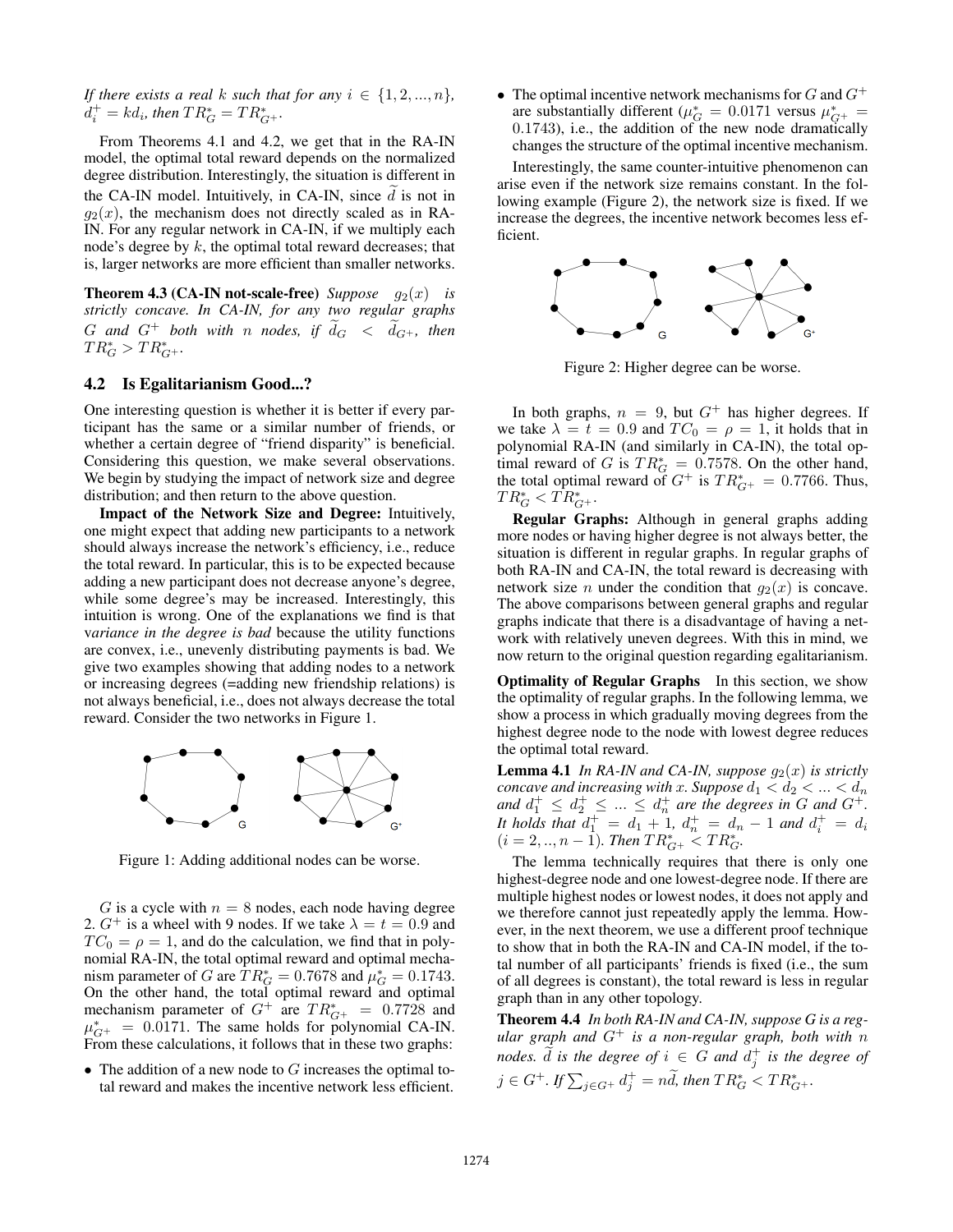# 5 Impact of Altruistic Function

The fundamental reason why incentive networks can be more efficient than the basic economic system is the fact we have positive directed altruism. The function  $g_2(\cdot)$  thus plays a key role in the understanding of incentive networks. In this section, we study the impact of this function on the efficiency of incentive networks.

To eliminate the influence of the topology, we focus in this section on regular graphs with degree  $d > 0$  in which  $g_2(x)$ is strictly concave and  $g'_2(x) > 0$ . We denote the RA-IN (CA-IN) model in this setting as the *simple* RA-IN (CA-IN) model.

The next theorem shows that in both *simple* RA-IN and CA-IN, if either the direct or the altruistic function becomes larger, the optimal total reward decreases, i.e., the incentive network becomes more efficient.

Theorem 5.1 *In simple RA-IN and CA-IN, suppose*  $g_1(x), g_2(x)$  *and*  $\overline{g_1}(x), \overline{g_2}(x)$  *are the direct and altruistic contribution functions in*  $G$  *and*  $\overline{G}$ *, both with degree d.* 

*a)* If  $\overline{g_1}(x) = \gamma g_1(x)$  ( $\gamma > 1$ ) and  $\overline{g_2}(x) = g_2(x)$ , then  $TR_G^* \geq TR_{\overline{G}}^*$ .

*b)* If  $\overline{g_1}(x) = g_1(x)$  and  $\overline{g_2}(x) = \gamma g_2(x)$  ( $\gamma > 1$ ), then  $TR_G^* \geq TR_{\overline{G}}^*$ .

The following theorem characterizes the equilibrium point of the optimal incentive mechanism for regular graphs. Specifically, it describes the relation of the marginal incentives between the direct and altruistic functions.

Theorem 5.2 *a) In the simple RA-IN model, suppose* G *is a regular graph with*  $\tilde{d}$ . If  $\alpha^* > 0$  *and*  $\mu^* > 0$ , *then*  $g'_1(\alpha^* C_0) = g'_2(\alpha^* \mu^* dC_0).$ 

*b) In the simple CA-IN model, suppose* G *is a regular graph with*  $\tilde{d}$ *. If*  $\alpha^* > 0$  *and*  $\mu^* > 0$ *, then*  $g'_1(\alpha^* C_0) =$  $g'_2(\alpha^*\mu^*C_0)$ .

Comparing parts a) and b) of Theorem 5.2, we observe an important difference of the marginal incentive between the *simple* RA-IN and CA-IN models at the optimal equilibrium point: In the *simple* RA-IN model, for any  $i \in G$ , the extra incentive provided by one extra dollar on a participant's direct reward is equal to that of the sum of indirect rewards. But in the *simple* CA-IN model, the effect of one extra dollar on a participant's direct reward is equal to that of any of his indirect rewards.

Above, we have studied how the shape of the function  $g_2(\cdot)$  impacts the efficiency of incentive networks. In addition, there remains to study the distinction between the way we define the function's additivity, i.e., between the RA-IN and CA-IN models. The key findings for regular graphs are as follows:

- In the polynomial RA-IN model, the optimal saving rate is independent of the degree, but the optimal mechanism depends on the degree.
- In the polynomial CA-IN model, the optimal saving rate depends on the degree, but the optimal mechanism is independent of the degree.

Thus intriguingly, the two models behave exactly inversely to each other.

# 6 Regularized Incentive Network Mechanism

In the previous sections, we focused on incentive networks in which contributions are mapped to rewards in a purely additive way. Different incentive network mechanisms are possible. In this section, we present a family of linear incentive mechanisms, in which we *scale* a participant's indirect reward by the number of his friends. We show that in the RA-IN model with polynomial  $g_1$  and  $g_2$ , the optimal total reward using this new incentive mechanism is the same as  $TR^*(\tilde{d})$  when using the previous mechanism. The motivation for the new mechanism is that we do not have an explicit solution for the optimal total reward in non-regular graphs. Furthermore, by Theorem 4.4, regular graphs are the optimal topology in the sense that they require the least reward to achieve the desired total contribution. Therefore, our idea is to use the mechanism to "regularize" the network topology – to reward every participant as if it had the same number of friends. The family of mechanisms, called χ*-regular mechanisms* attempt to make any network topology "act" as if it was a regular graph.

For any mechanism with parameters  $(\alpha, \mu)$ , we define the direct reward  $R_{ii}$  and indirect reward  $R_{ij}$  as

$$
R_{ii} = \alpha C_i, \quad R_{ij} = \frac{1}{d_j} \alpha \mu \chi C_j.
$$

By replacing  $R_{ii}$  and  $R_{ij}$  in the contribution and reward function, we obtain

$$
R_i = R_{ii} + \sum_{j \in N_i} R_{ij} = \alpha (C_i + \mu \chi \sum_{j \in N_i} \frac{C_j}{d_j})
$$
  
\n
$$
C_i = g_1(R_{ii}) + g_2(\sum_{j \in N_i} R_{ji}) = \rho \alpha^t C_i^t (1 + \lambda(\chi \mu)^t)
$$
  
\n
$$
\implies C_i = \rho^{\frac{1}{1-t}} \alpha^{\frac{t}{1-t}} (1 + \lambda(\chi \mu)^t)^{\frac{1}{1-t}}.
$$

In the polynomial  $\chi$ -RA-IN model, we can give an explicit form of the optimal total reward. By symmetry, we can infer  $C_i = \frac{TC_0}{n}$ . So it holds that

$$
\label{eq:2.1} \begin{split} \frac{T C_0}{n}&=\rho^{\frac{1}{1-t}}\alpha^{\frac{t}{1-t}}(1+\lambda(\chi\mu)^t)^{\frac{1}{1-t}}\\ \implies\alpha&=\frac{T C_0^{\frac{1-t}{t}}}{n^{\frac{1-t}{t}}\rho^{\frac{1}{t}}(1+\lambda(\chi\mu)^t)^{\frac{1}{t}}}.\end{split}
$$

As  $\alpha$  is determined by  $\mu$ , we can further derive the total reward as

 $\cap$ 

$$
TR = \sum_{i \in G} R_i = \sum_{i \in G} \alpha (C_i + \mu \chi \sum_{j \in N_i} \frac{C_j}{d_j})
$$
  

$$
= \alpha T C_0 + \alpha \mu \chi \sum_{i \in G} \sum_{j \in N_i} \frac{C_j}{d_j}
$$
  

$$
= n \left( \frac{T C_0}{n \rho} \right)^{\frac{1}{t}} \frac{\left( 1 + \mu \chi \right)}{\left( 1 + \lambda (\chi \mu)^t \right)^{\frac{1}{t}}}.
$$
(6.1)

Replacing  $\chi$  by  $\tilde{d}$ , the total reward in (6.1) is the same as that in a regular graph with degree  $\chi$ . This suggests that the polynomial  $\chi$ -RA-IN mechanism has the same performance as a corresponding regular graph with degree  $\chi$ .